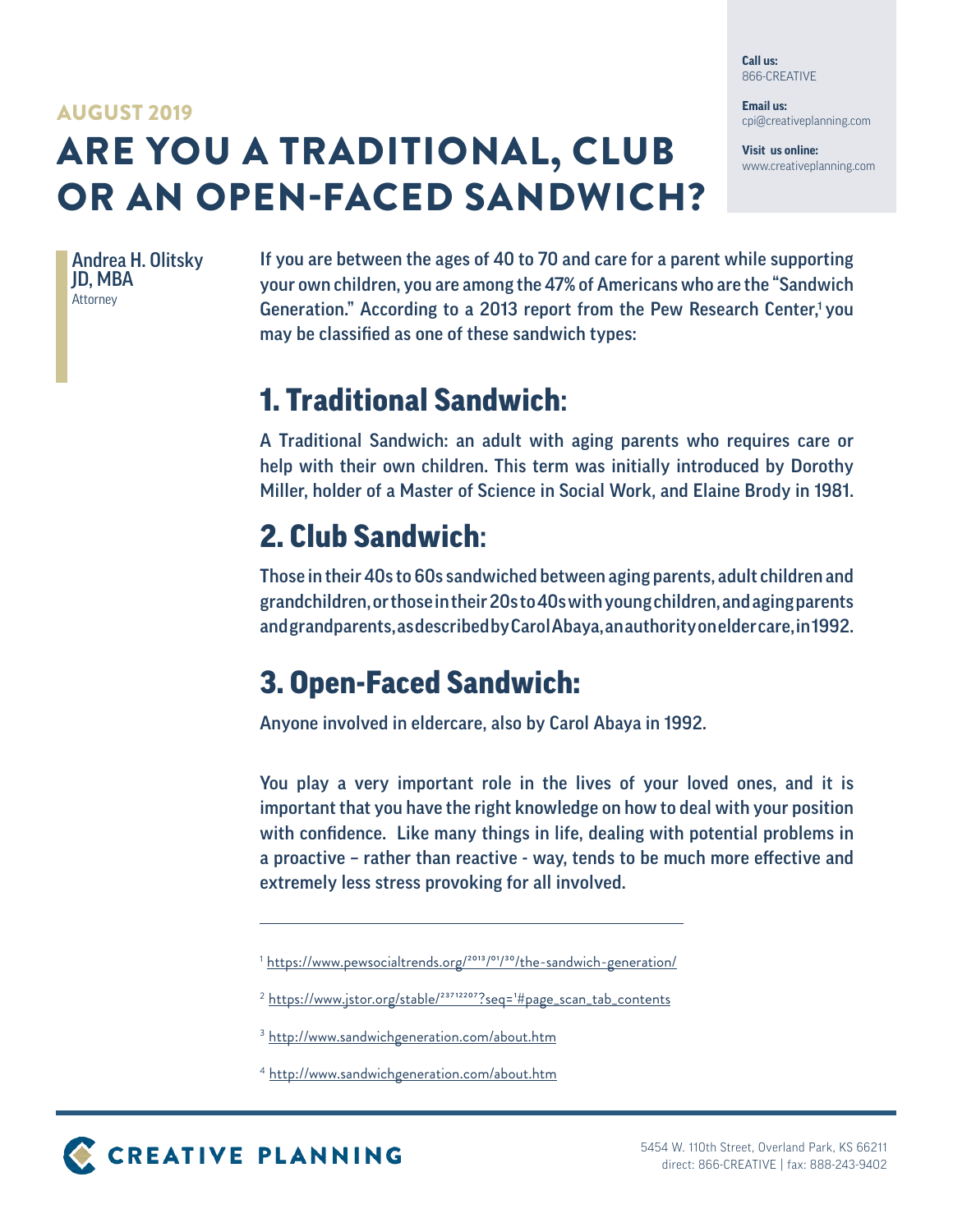One thing you can do to ensure the health and financial security of your parents when you are a Sandwich Generation caregiver feeling squeezed at both ends is to make sure that your parents have a proper estate plan in place. If there is no estate plan in place, it is crucial that you take control of the situation and rely on experienced estate planners for help. The four essential components for a comprehensive estate plan are a Financial Power of Attorney, a Medical Power of Attorney, a Last Will and Testament, and a Revocable Living Trust.

In a Financial Power of Attorney, an agent is named to act for your parents if they become incapacitated, or, an agent can be named to act immediately for your parents regardless of their mental capacity. The agent is authorized to manage your parents' property, open their mail, pay their bills, do further estate planning on their behalf, handle long-term care planning, and attend to any other financial matters that may arise.

In a Medical Power of Attorney, an agent is authorized to communicate decisions about all aspects of your parents' health care if they become incapacitated. This document also includes advanced healthcare directives, which concern end-of-life situations and are sometimes referred to as living wills, and HIPAA privacy releases. Without a comprehensive Medical Power of Attorney, healthcare providers and institutions may not be able to discuss your parents' health care with you. This can result in a court process that effectively shuts you out of your parents' health care matters.

Formats for Financial and Medical Powers of Attorney vary from state to state. Therefore, it is important to make sure that not only are these documents in place but that they also are up-to-date with successive levels of agents listed and drafted for the state in which your parents reside.

Having Powers of Attorney to speak on your parents' behalf is critical to deal with their expenses, assets, and healthcare, and is important to ensure a proactive approach to handling your parents' matters. Powers of Attorney are also important for your children who are more than 18 years old. Even though they are your children, they are legally adults and you have no inherent authority to act on their behalf or even get their medical information. As a result, it is recommended that your adult children have their own Medical and Financial Powers of Attorney.

**Call us:** 866-CREATIVE

**Email us:** cpi@creativeplanning.com

**Visit us online:** www.creativeplanning.com **A Last Will and Testament** is essentially a letter to the probate court directing where probate assets are to be distributed and who shall act as executor for the probate proceeding. A Last Will and Testament is vital since a need for probate could arise in